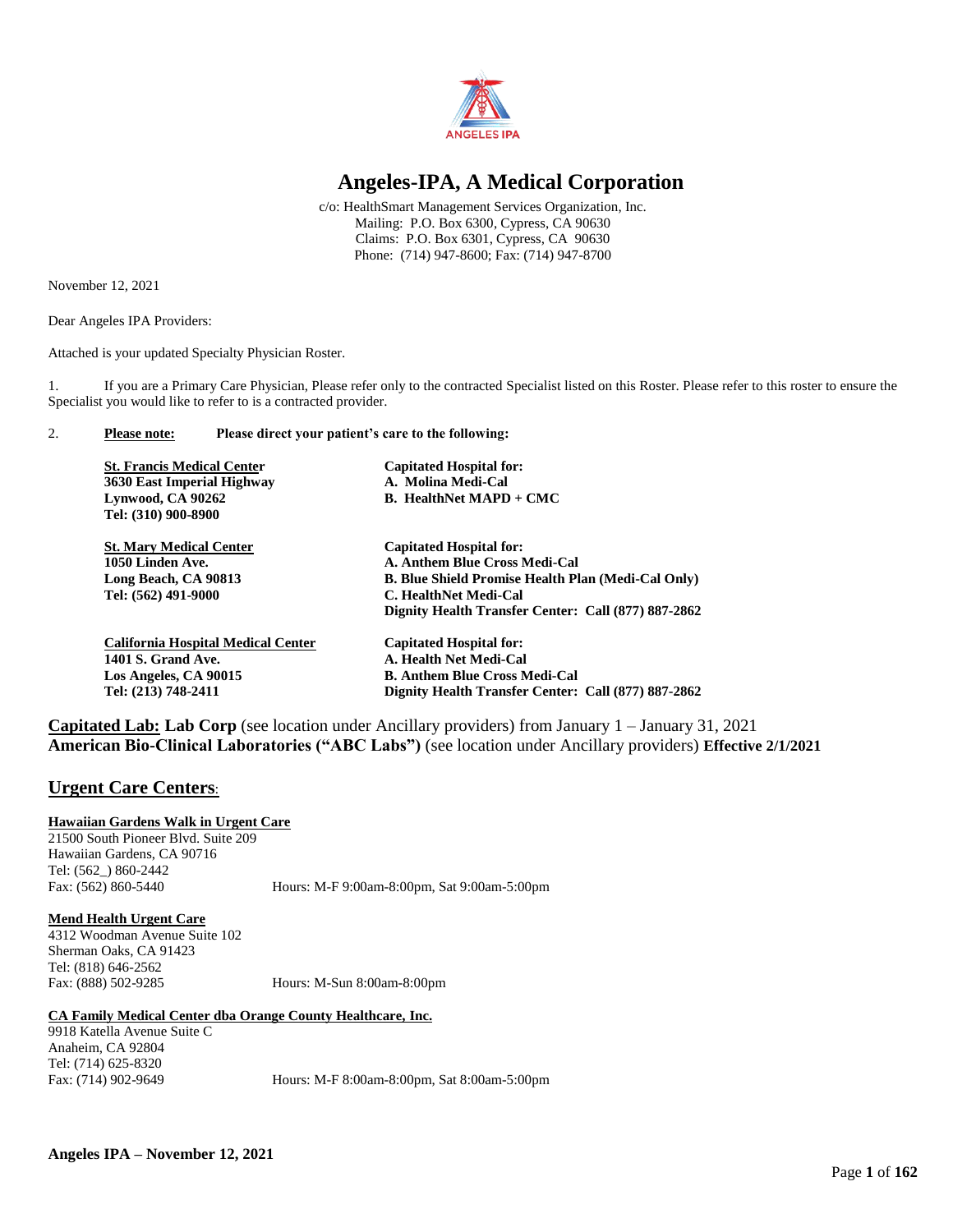## **Bayside Medical Center**

2301 West El Segundo Hawthorne, CA 90250 Tel: (323) 757-2118

Fax: (323) 757-7503 Hours: 24 hours a day 365 day a year

#### **Baldwin Hills Crenshaw Urgent Care**

3650 West Martin Luther King Jr. Blvd. Suite 185 Los Angeles, CA 90008 Tel: (323) 294-4266 Fax: (323) 294-4277 Hours: M-Sat 10:00am-8:00pm

**The Urgent Care at Vermont**

123 North Vermont Avenue Los Angeles, CA 90029 Tel: (323) 660-0831

Fax: (323) 389-9128 Hours: M-F 12:00pm-10:00pm, Sat 8:00am-4:00pm

#### **Vernon Urgent Care Center**

231 West Vernon Avenue Suite 112 Los Angeles, CA 90037 Tel: (323) 234-1468

Fax: (323) 234-1383 Hours: M-F11:00am-9:00pm, Sat-Sun 11:00am-7:00pm

#### **Orthopaedic Institute for Children**

403 West Adams Blvd. Los Angeles, CA 90007 Tel: (213) 741-8330

Fax: (213) 742-1435 Hours: M-F 07:00am-10:00pm, Sat-Sun 09:00am-08:00pm

#### **Reddy Urgent Care, Inc.**

123 Atlantic Avenue Long Beach, CA 90802 Tel: (562) 726-1383

Fax: (562) 726-1385 Hours: M-F 10:00am-9:00pm, Sat-Sun 10:00am-5:00pm

## **Reliant Immediate Care Medical Group, Inc.**

5901 W Century Blvd. Los Angeles, CA 90045 Tel: (310) 215-6020 Hours: 24 hours a day/7 days a week Fax: (310) 491-7077 **2 nd Address:** 2300 W. Beverly Blvd., Suite 100 Montebello, CA 90640 Tel: (626) 467-0202 Hours: M-F 8am-10pm; Sat-Sun 8am-5pm Fax: (626) 623-7265 **3 rd Address:**  814 S. Francisco Street Los Angeles, CA 90017 Tel: (310) 491-7070 Hours: 24 hours a day/7 days a week Fax: (310) 491-7071 **4 th Address:** 5900 Pacific Blvd. Huntington Park, CA 90255 Tel: (310) 491-7080 Hours: M-F 8am-10pm; Sat-Sun 8am-5pm

#### **SmartClinic Urgent Care**

Fax: (310) 491-7081

2707 E. Valley Blvd. #116 West Covina, CA 91792 Tel: (626) 581-1000 Fax: (626) 581-1007 Hours: M – Sun: 8:30am – 9:00pm

**Angeles IPA – November 12, 2021**

Page **2** of **162**